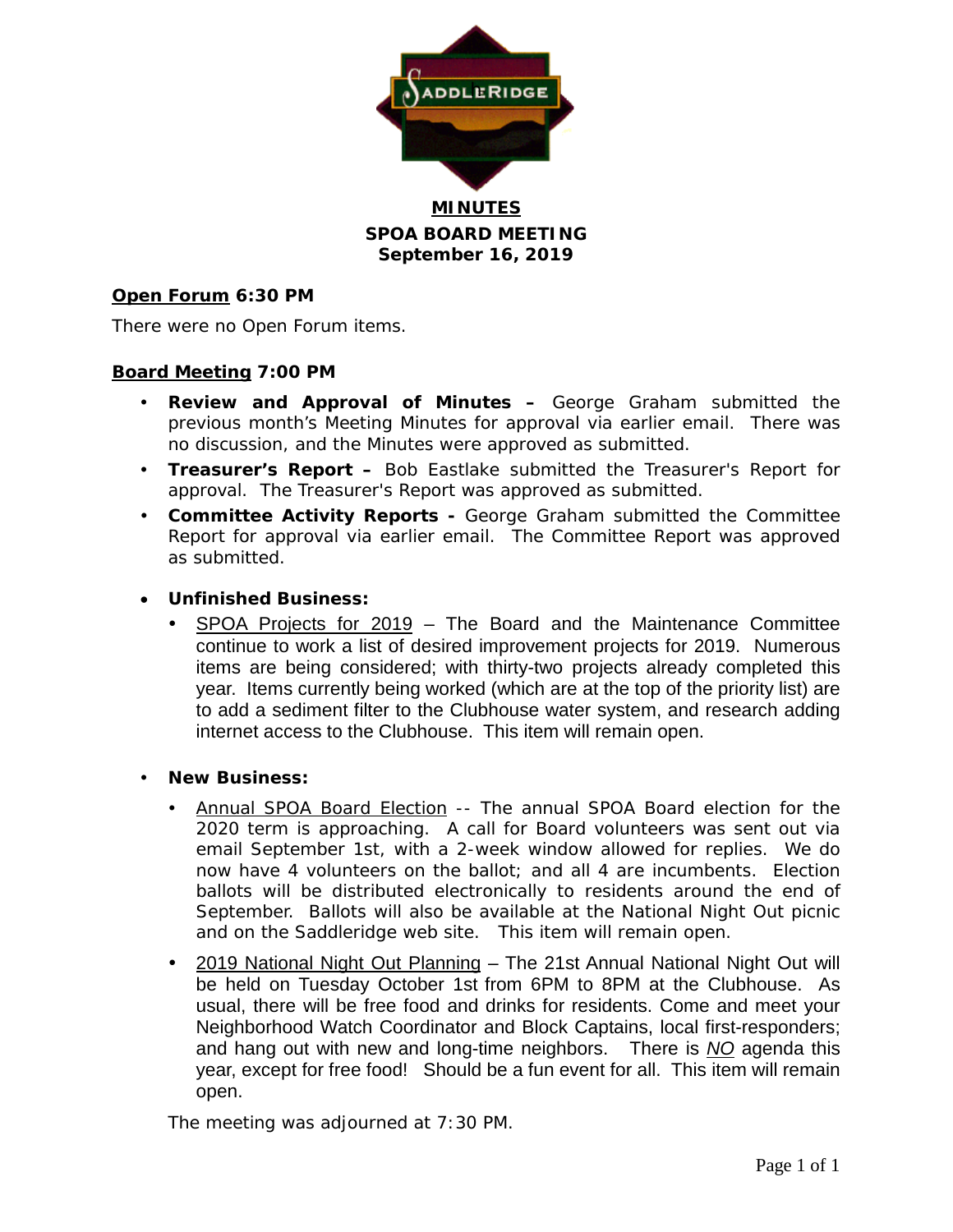09/06/19 **Cash Basis** 

## **SPOA Balance Sheet As of August 31, 2019**

|                                                                                                      | Aug 31, 19                             | Aug 31, 18                             | \$ Change                                              |
|------------------------------------------------------------------------------------------------------|----------------------------------------|----------------------------------------|--------------------------------------------------------|
| <b>ASSETS</b><br><b>Current Assets</b><br><b>Checking/Savings</b>                                    |                                        |                                        |                                                        |
| <b>Broadway Bank CD 7439</b><br><b>Broadway Bank CD 7440</b><br>Ozona CD #305501<br>Ozona CD #305552 | 51,039.32<br>25,000.00<br>0.00<br>0.00 | 0.00<br>0.00<br>25.435.57<br>25,406.99 | 51,039.32<br>25,000.00<br>$-25,435.57$<br>$-25,406.99$ |
| Ozona Checking<br><b>Ozona Money Market</b>                                                          | 17,644.79<br>16,702.87                 | 11,466.92<br>41,618.55                 | 6,177.87<br>$-24.915.68$                               |
| <b>Total Checking/Savings</b>                                                                        | 110,386.98                             | 103,928.03                             | 6,458.95                                               |
| <b>Accounts Receivable</b><br><b>Accounts Receivable</b>                                             | -494.59                                | $-388.59$                              | $-106.00$                                              |
| <b>Total Accounts Receivable</b>                                                                     | $-494.59$                              | $-388.59$                              | $-106.00$                                              |
| <b>Other Current Assets</b><br><b>Undeposited Funds</b>                                              | 0.00                                   | 101.89                                 | $-101.89$                                              |
| <b>Total Other Current Assets</b>                                                                    | 0.00                                   | 101.89                                 | $-101.89$                                              |
| <b>Total Current Assets</b>                                                                          | 109.892.39                             | 103,641.33                             | 6,251.06                                               |
| <b>Other Assets</b><br><b>Saddleridge Property</b>                                                   | 80,500.00                              | 80,500.00                              | 0.00                                                   |
| <b>Total Other Assets</b>                                                                            | 80,500.00                              | 80,500.00                              | 0.00                                                   |
| <b>TOTAL ASSETS</b>                                                                                  | 190,392.39                             | 184, 141. 33                           | 6,251.06                                               |
| <b>LIABILITIES &amp; EQUITY</b><br>Equity                                                            |                                        |                                        |                                                        |
| <b>Opening Balance Equity</b><br><b>Retained Earnings</b><br>Net Income                              | 110,823.40<br>84,612.19<br>$-5,043.20$ | 110.823.40<br>80,844.08<br>$-7,526.15$ | 0.00<br>3,768.11<br>2,482.95                           |
| <b>Total Equity</b>                                                                                  | 190,392.39                             | 184, 141. 33                           | 6,251.06                                               |
| <b>TOTAL LIABILITIES &amp; EQUITY</b>                                                                | 190,392.39                             | 184, 141. 33                           | 6,251.06                                               |

 $\bar{\mathbf{x}}$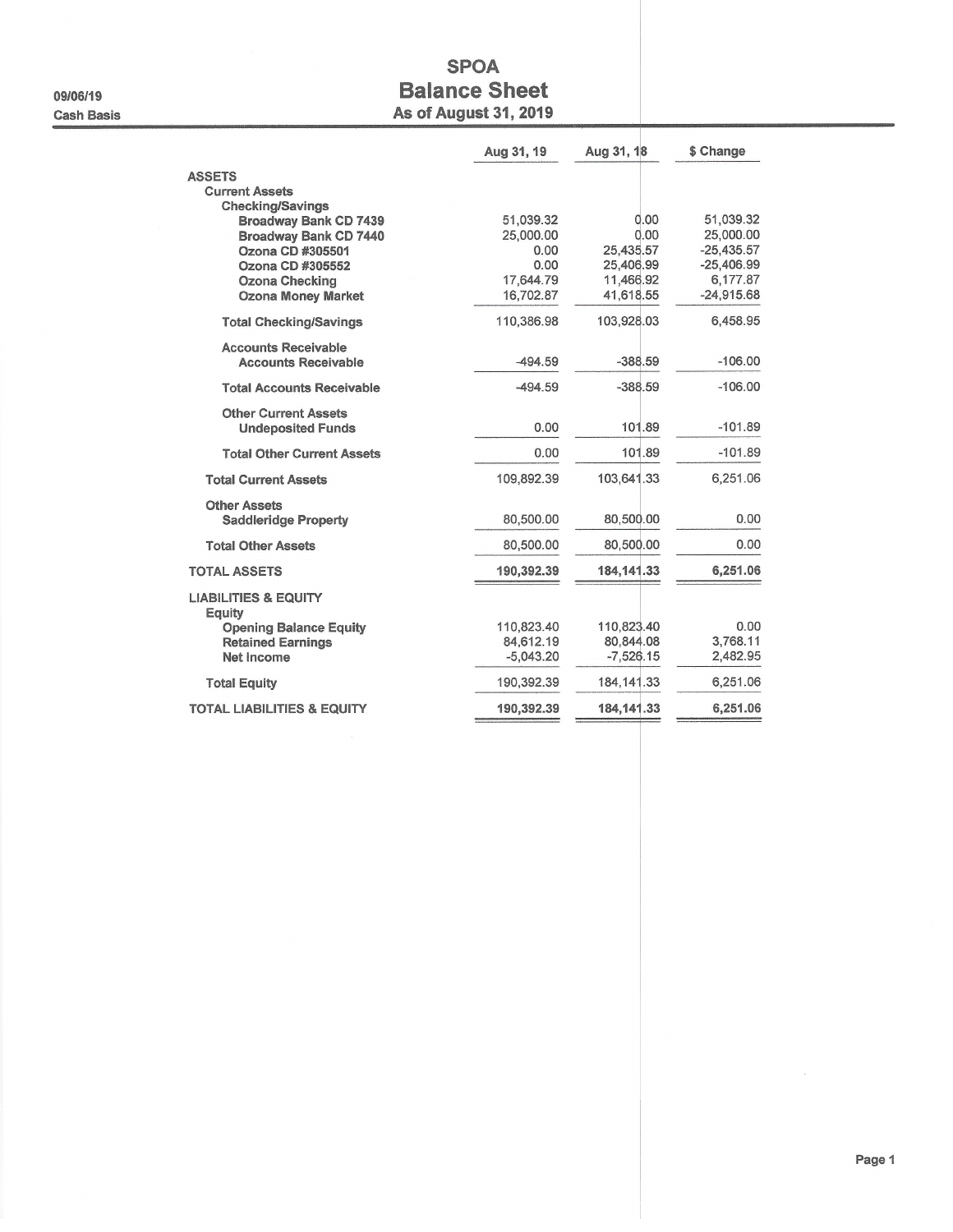1:42 PM 09/06/19 **Cash Basis** 

# **Saddleridge Property Owners Association** Profit & Loss Budget vs. Actual

January through August 2019

|                                                                        | Jan - Aug 19     | <b>Budget</b>      |
|------------------------------------------------------------------------|------------------|--------------------|
| <b>Ordinary Income/Expense</b><br>Income<br><b>Clubhouse Usage Fee</b> | 100.00           | 425.00             |
| <b>HOA Dues Collected</b>                                              | 7,325.00         | 192.00             |
| <b>Interest Assessed Fees</b>                                          | 84.25            | 11.52<br>101.48    |
| <b>Interest Income</b><br><b>Resale Cert. Fee</b>                      | 185.58<br>350.00 | 750.00             |
| <b>Transfer Fees</b>                                                   | 350.00           | 750.00             |
| Uncategorized Income                                                   | 0.03             |                    |
| <b>Total Income</b>                                                    | 8,394.86         | 2,230.00           |
| <b>Expense</b>                                                         |                  |                    |
| Accounting                                                             | 1,501.42         | 1,480.00           |
| <b>Accounting-Bookkeeper</b>                                           |                  |                    |
| <b>Total Accounting</b>                                                | 1,501.42         | 1,480.00           |
| <b>Annual Septic Contract</b><br><b>Bank Charges</b>                   | 245.00           | 245.00             |
| <b>Safe Deposit Box</b>                                                | 40.00            | 40.00              |
| <b>Service Charges</b>                                                 | 10.48            | 5.00               |
| <b>Total Bank Charges</b>                                              | 50.48            | 45.00              |
| <b>Clubhouse Expenses</b>                                              |                  |                    |
| Cleaning                                                               | 0.00<br>0.00     | 400.00<br>24.00    |
| <b>Cleaning Supplies</b><br><b>Furnishings</b>                         | 0.00             | 0.00               |
| Insurance                                                              | 0.00             | 0.00               |
| <b>Maintenance Labor</b>                                               | 105.51           | 1,600.00           |
| <b>Misc</b>                                                            | 800.31           | 40.00              |
| <b>Pest Control</b>                                                    | 205.68<br>60.28  | 308.52<br>80.00    |
| <b>Plumbing Repairs</b><br><b>Repairs</b>                              | 16.21            | 120.00             |
| Trash                                                                  | 343.83           | 308.64             |
| <b>Total Clubhouse Expenses</b>                                        | 1,531.82         | 2,881.16           |
| <b>Dues and Subscriptions</b>                                          | 0.00             | 130.00             |
| <b>Food for Saddleridge Meetings</b><br>Food for Annual BBQ            | 903.33           | 800.84             |
| <b>Neighborhood Watch</b>                                              | 0.00             | 0.00               |
| <b>Total Food for Saddleridge Meetings</b>                             | 903.33           | 800.84             |
| Improvements                                                           |                  |                    |
| Landscaping<br><b>Entrance</b>                                         | 7.00             |                    |
| Landscaping - Other                                                    | 115.56           |                    |
| <b>Total Landscaping</b>                                               | 122.56           |                    |
| <b>Total Improvements</b>                                              | 122.56           |                    |
| Insurance-HOA Liability                                                | 3,809.00         | 727.00             |
| Insurance, D&O                                                         | 0.00             | 3,057.00           |
| <b>Lawn Maintenance</b><br><b>Legal-Attorney Fees</b>                  | 1,300.00<br>0.00 | 1,020.00<br>120.00 |
| <b>Mailings</b>                                                        | 55.00            | 40.00              |
| <b>Misc</b>                                                            | 9.64             | 80.00              |
| <b>Miscellaneous</b>                                                   | 0.00             | 48.00              |
| <b>Legal Records</b><br><b>Office Supplies</b>                         | 0.00             | 56.00              |
| Software                                                               | 0.00             | 0.00               |
| <b>Total Miscellaneous</b>                                             | 0.00             | 104.00             |
| <b>PEC Electricity</b>                                                 | 1,145.01         | 1,060.59           |
| <b>Taxes</b>                                                           | 2,536.80         | 2,033.22           |
| <b>Web Hosting Fees</b>                                                | 228.00           | 0.00               |
| <b>Total Expense</b>                                                   | 13,438.06        | 13,823.81          |
| <b>Net Ordinary Income</b>                                             | $-5,043.20$      | $-11,593.81$       |
| Net Income                                                             | $-5,043.20$      | $-11,593.81$       |